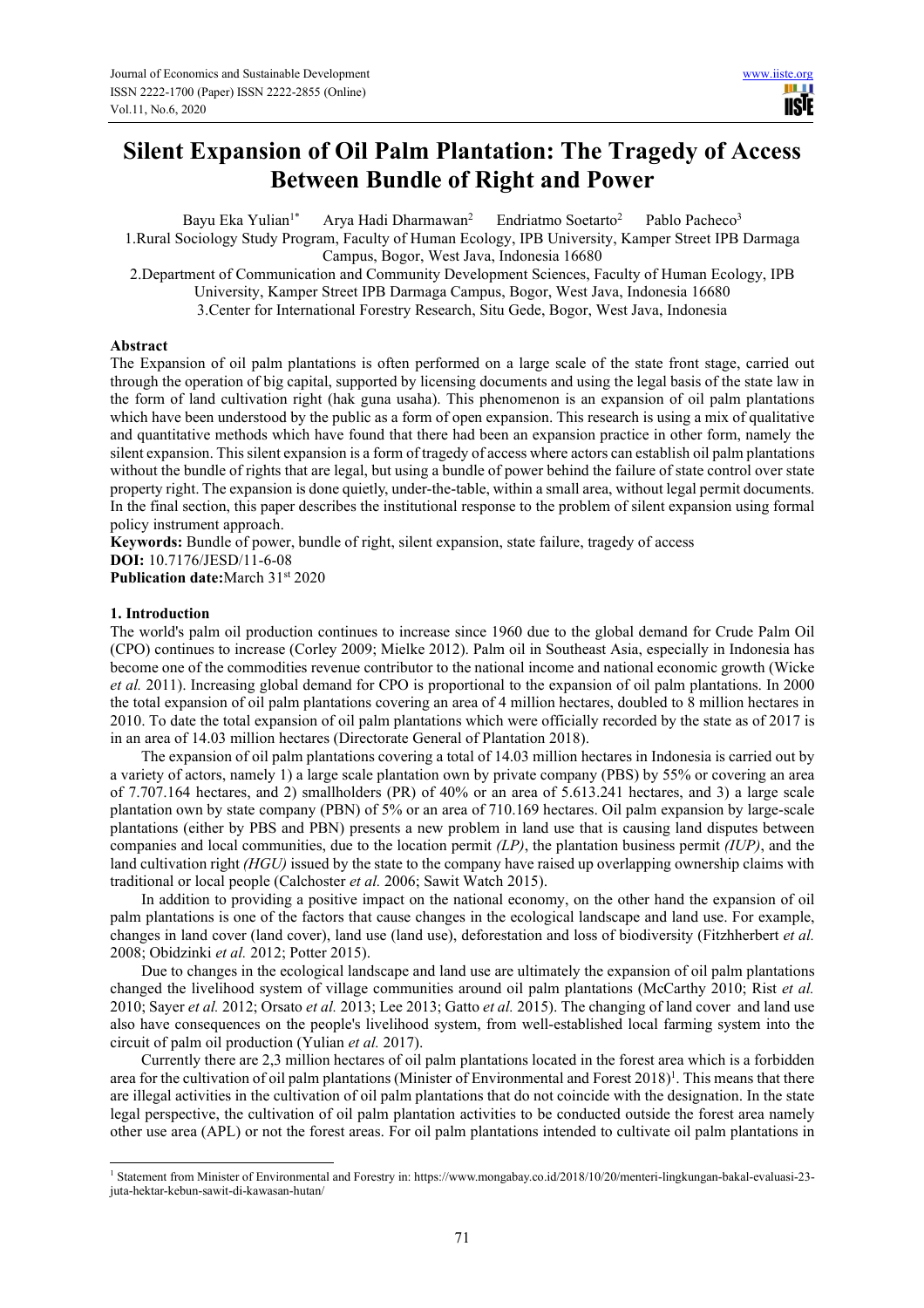forest areas must obtain a discharge permit or forest area lease from the Indonesian government.

The big question is who are the performing actors and how does the oil palm plantation expansion work. This paper describes and offers a new debate about the operation of oil palm plantation expansion referred to as the silent expansion with the emphasizing on the problem between the right and access to the expansion of oil palm plantations.

#### **2. State of Problem and Urgency**

All this time, the debate about the expansion of oil palm plantations that come to the surface is about the occuring expansion on a large scale which led to changes in land use (Fitzhherbert *et al.* 2008; Obidzinki *et. al.* 2012; Potter 2015), altering the rural livelihood system (McCarthy 2010; Rist *et al.* 2010; Sayer *et al.* 2012; Orsato *et al.* 2013; Lee 2013; Gatto *et al.* 2015; Yulian, *et al.* 2018), is open in a public space, confronted between companies and local/rural communities, inducing social conflict (Calchoster *et. al.* 2006; Sawit Watch 2015). The actors who performed the expansion of plantations are diverse, not only large-scale oil palm plantations (company or state own plantation), but the invisible hand of smallholders or on behalf of smallholders are also do the same on a small scale, fragmented, in silence, also has the same impact on changing the ecological landscape, land use, and use of land as large-scale oil palm plantations.

Indonesia has policy in Regulation of the Minister of Agriculture Number 98 Year 2013 on Guidelines for Plantation Business Permit that governs and binds actor in both smallholder and large-scale enterprises. Oil palm expansion is a series of policy processes to be complied by the actors so that the plantation activities are recognized by the state and legally conforming. In regard with the Minister of Agriculture No. 98 Year 2103 regulation on Guidelines for Licensing of Plantation that for plantations that have area less than 25 hectares it shall have STD-B (Plantation Registration Certificate for Smallholder) which is the authority of the *Bupati* (head of district).<sup>1</sup> Furthermore for the large plantation business expanses more than or equal to 25 hectares are required to have Plantation Business Permit (IUP).<sup>2</sup> Furthermore, after IUP company must have Land Cultivation Right (HGU) as the base of the concession rights. On the Land Cultivation Right Policy stated that individuals can be given the concession for a minimum area of 5 hectares and a maximum of 25 hectares.<sup>3</sup> When an individual wants to plant on an area of 25 hectares, he/she can not be given the concession and should be transformed into a legal entity/company. So that the concession granted later on is Land Cultivation Right (HGU) of legal entity and he/she shall reorganize the earlier IUP.

Interesting problem is the expansion of oil palm plantations in the absence of clear title, the case in which the actors to expand without any STD-B and HGU. This phenomenon occurs not only because of the failure of the state in controlling the state property right, but the power that works behind the tragedy of access that is silent expansions.

### **3. Methodology**

#### *3.1 Methods*

This research uses a mix of qualitative and quantitative methods. Combination process is not a random "mix up" without a pattern, but use them gradually to understand the social reality in the countryside. According to Creswell (2009), the choice of combination strategies in the form of strategy mixed method sequential/stages (sequential mixed methods) which are procedures included the attemp to combine the obtained findings from one method to the discovery of other methods with the aim of complementing one another.

This research conducted with qualitative methods in advance to get an overview of the process of oil palm plantations expansion that enable to recognize the doers (actors), what are the implemented strategies. Through in-depth interviews and particpants observation on how the process of oil palm plantations expansion can be captured. Further quantitative approach carried out through a survey of 289 respondents to see the pattern of smallholder oil palm plantation expansion accomplishments and changes in household income system.

This research was conducted in four villages in the district of KK, East Kalimantan Province. The four villages, namely the village of MKU and MKI are located in MK sub-district. Then the PP and LBH village in the subdistrict of KB. The four villages have deliberately chosen in the consideration of the sociographic conditions and agro-ecosystems associated with oil palm plantations.

<sup>&</sup>lt;sup>1</sup> Regulation of the Minister of Agriculture No.98 In 2013, Article 5, paragraph 1 states that Cultivation Crops as referred to in Article 3, paragraph (1) letter a with an area of less than 25 (twenty five) hectares be registered by the regent / mayor. Then Article 5 Paragraph 3 states that the Cultivation Crops listed as referred to in paragraph (2) shall be STD-B according to the format as specified in Attachment I which is an integral part of this Regulation. The next is detailed in the Director General of Plantations No. 105 / Kpts / PI.400 / 2/2018, of the STD-B. <sup>2</sup> Regulation of the Minister of Agriculture 98 In 2013, Article 8 states that Cultivation Crops with an area of 25 (twenty five) hectares or more shall have IUP-B (Plantation Business Permit).

<sup>&</sup>lt;sup>3</sup> Government Regulation No. 40 of 1996 Article 5 Paragraph 1 states that the minimum area of land that can be given leasehold is five hectares. Furthermore, Article 5 Paragraph 2 states the maximum area of land that can be given to an individual leasehold is twenty-five hectares. See also the Regulation of the Minister of Agrarian and Spatial/National Land Agency No. 7 Year 2017 concerning regulation and Procedures for HGU.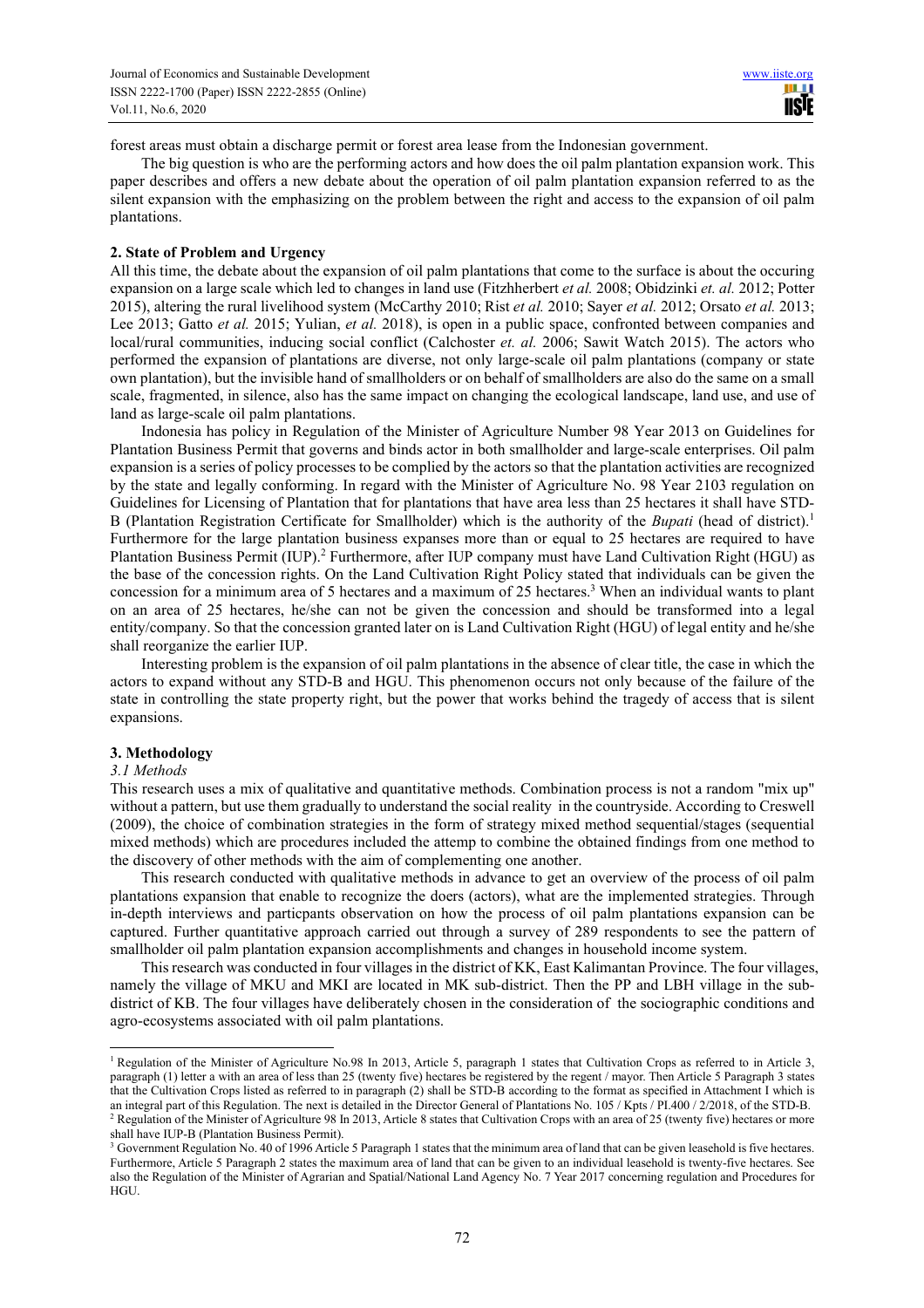# *3.2 Research Location: Setting and Context*

The four Villages of research location are the villages that were along the expansion of large-scale oil palm plantations. In addition, most of whose population are smallholders who have a living system which relies on the cultivation of land for agriculture-based, mix garden, oil palm plantations, and a variety of local agriculture. The village selection is based on the consideration of ecological and rural sociography in each village (see Table 1). Table 1. Research site villages conditions

| No             | Important                             | raoic 1. Research she vinages conditions<br><b>MK Sub Distric</b>                                                                                                        |                                                                                                                                                               | <b>KB</b> Sub Distric                                                                                                                                                             |                                                                                                                                                  |
|----------------|---------------------------------------|--------------------------------------------------------------------------------------------------------------------------------------------------------------------------|---------------------------------------------------------------------------------------------------------------------------------------------------------------|-----------------------------------------------------------------------------------------------------------------------------------------------------------------------------------|--------------------------------------------------------------------------------------------------------------------------------------------------|
|                | Aspect                                | <b>MKU Village</b>                                                                                                                                                       | <b>MKI Village</b>                                                                                                                                            | <b>PP Village</b>                                                                                                                                                                 | <b>LBH Village</b>                                                                                                                               |
| 1              | Population<br>and Etnicity            | Kutai                                                                                                                                                                    | Kutai and Migrants<br>(Java and Lombok)                                                                                                                       | Dayak Tunjung                                                                                                                                                                     | Dayak Modang &<br>Kutai                                                                                                                          |
| $\overline{c}$ | Agro-<br>ecosystem                    | Peatland, swamp<br>land, rivers, and<br>mix garden                                                                                                                       | Swamp land, rice<br>field, river, and mix<br>garden                                                                                                           | River, and forest                                                                                                                                                                 | River, and forest                                                                                                                                |
| 3              | Typologi of<br>Palm oil<br>Production | Large-scale,<br>nucleus-plasma,<br>and independent<br>smallhodler                                                                                                        | Large-scale,<br>nucleus-plasma,<br>and independent<br>smallhodler                                                                                             | Large-scale,<br>nucleus-plasma,<br>and independent<br>smallhodler                                                                                                                 | Large-scale and<br>independent<br>smallhodler                                                                                                    |
| $\overline{4}$ | Livelihood                            | River fishermen,<br>farmers, planters<br>(smallholders)                                                                                                                  | Fishermen, farmers,<br>planters<br>(smallholders)                                                                                                             | Farmers, planters,<br>(smallholders) and<br>hunting                                                                                                                               | Farmers, fishermen,<br>planters<br>(smallholders), and<br>hunting                                                                                |
| 5              | Land use                              | • Non-forest<br>areas:<br>seatlement,<br>agriculture,<br>mining, and<br><b>HGU</b><br>Forest areas:<br>$\bullet$<br>Nature<br>Reserves, and<br>Peatland<br>conservation. | • Non-forest areas:<br>seatlement,<br>transmigration<br>area, agriculture,<br>and HGU<br>• Forest aeras:<br>Nature Reserves,<br>and Peatland<br>conservation. | • Non-forest areas:<br>seatlement,<br>agriculture,<br>mining, and HGU<br>• Forest aeras:<br>Logging<br>concession,<br><b>Industrial Timber</b><br>Estate, and<br>Protected forest | • Non-forest areas:<br>seatlement,<br>agriculture,<br>mining, and HGU<br>• Forest aeras:<br>Industrial Timber<br>Estate, and<br>Protected forest |

The first Expansion of large-scale oil palm plantations in the district of KK was commenced in 1993 by PT.REA in the sub-district of KB. PP and LBH village are villages in the sub-district of KB affected by oil palm plantation done by PT. REA. Compared with the other four villages, the PP and LBH villages are the villages that had the most prolonged contact with oil palm plantations then MKU and MKI. MKU village and MKI recent contact with the large-scale oil palm plantations were since the expansion done in 2006 by PT. PMM and PT. TJA.

Village relation with oil palm plantation companies provide different impact on the surrounding villages. PP and LBH village is a village that was once a village located around the woods with a wealth of roundwood (logs) abound. Village of PP is a rural village with ethnic Dayak Tunjung which has a living system depends on the forest through hunting-gathering, shifting cultivation (cultivation and forth), and paddy fields. But gradually since the 1980s until the 1990s when logging era until now amend rural livelihood systems. Similarly, LBH village, almost the same as the village of PP. But LBH village is the most impacted by the changing of living system due to the expansion of oil palm plantations, experiencing single source of income phenomenon which is palm oil dependant (Yulian *et al.* 2017). While the village of MKU and MKI are the villages where the people's living location are on the Mahakam and Kedang Rantau river bank. People's livelihood systems are now shifting towards increasingly relying on oil palm plantations (Figure 1).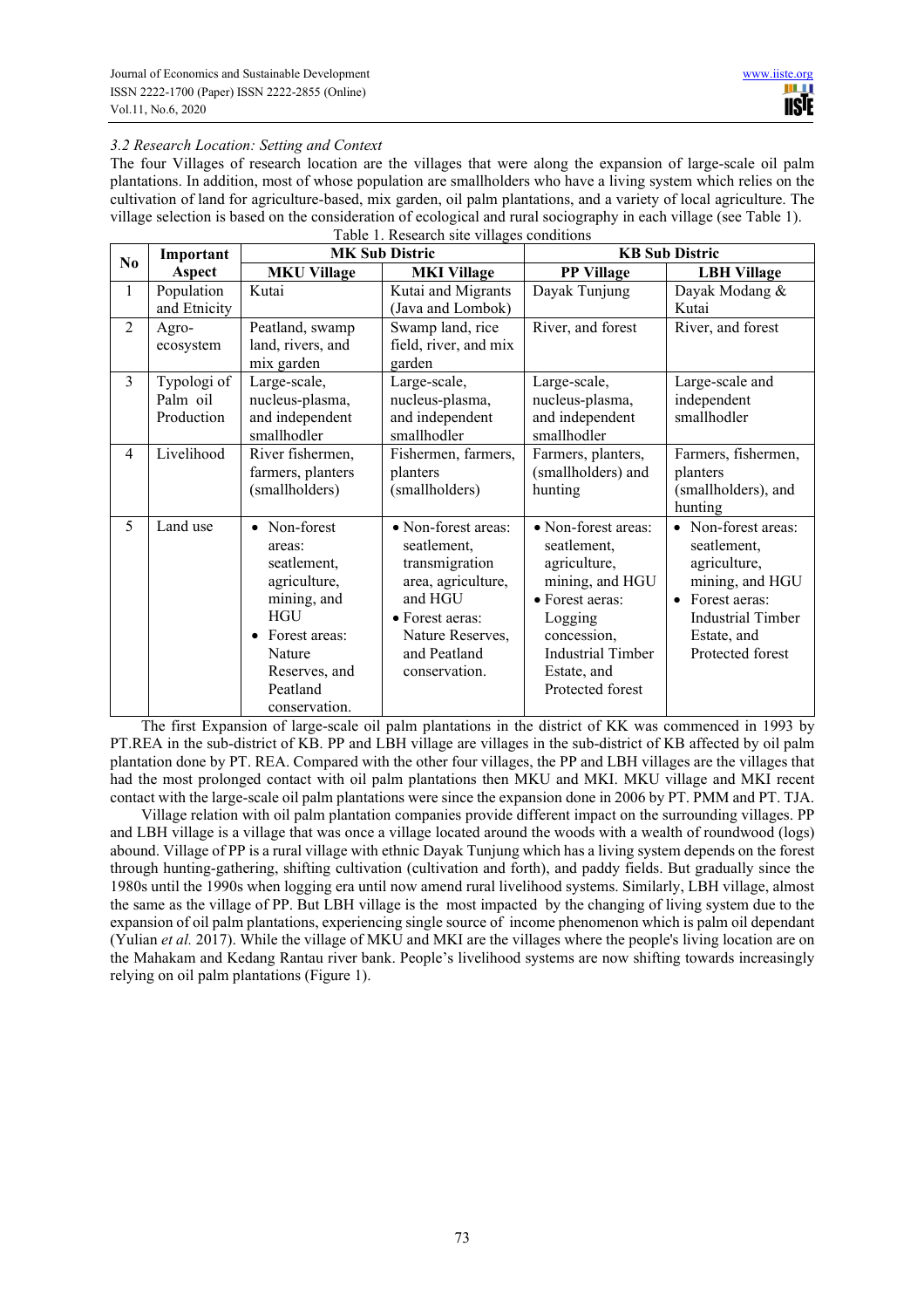

Figure 1. Rural Household Livelihood System: Go to Single Source of Income Depend on Palm Oil

Figure 1 above provides contextualization regarding the condition of the villages of the reserach site leads to a living system scenario increasingly dependent on oil palm plantations. It is an implication of the operation of the oil palm plantations expansion that give effect to the changes in livelihood systems of rural households. Rural economic system becomes increasingly open (open economic system) connected to the global circuit of the oil palm plantation system.

## **4. Result**

### *4.1. Expansion and Teritorialization: Between Property Rights and Access*

The debate between rights and access towards resources (in this paper is the land) is a binary debate in the space between the bundle of rights vs bundle of power (Ribot & Peluso 2003; Sikor &Lund 2009; Myers & Hansen 2019). In the context of this paper, the expansion of oil palm plantations is analyzed through the relation between access-property with power-authority (Sikor & Lund 2009). Property right (in a complex form of bundle of rights) is fundamentally understood as a legal basis for an actor to be able to take advantage of the land. Without the bundle of rights, then the actor can not take advantage of the land. The existence of recognition aspects of politicolegal encourage actors to gain legitimacy by which other actors have authority in this case is the state government. Although in daily practice of state formation, the state is not defined as a single actor and harmony, it has a degree and fragmented vertically and horizontally. Each actor in various levels of the country defines itself into become the most legitimate parties to have politico-legal authority. So that at the lowest level (village) or any other form, the land claim conflict between the politico-legal actors and others take place and has caused confusion.

In day to day practice it was found that without rights, it turns out that actors can utilize existing resources through a series of bundles of power in the form of technology, capital, markets, labor/employment opportunities, knowledge, authority, social identity, and social relations negotiations. According to Ribot & Peluso (2003) property is the right to derive benefit from things, while access is the ability to derive benefit from things. The ability of the actor what is meant by the bundle of power that is ready to be played so that the actor can gain access to resources. Access reveals about who gets what, in what way, and when (the right time to play power in a certain momentum).

Furthermore, Ribot & Peluso (2003) distinguish access mechanisms, into two types, namely 1) right-based access, an access mechanism based on rights. So there are two forms, namely *legal access*, through rules (law), formal authority and *illegal access*, namely access mechanisms obtained through ways that violate the rules (law) of formal authorities. Then the next type is 2) structural and relational access mechanisms that are based on structural strength and power relations which determine how an access can be achieved, controlled, and maintained, which includes factors (and various combinations) of the power operation.

The access mechanism ultimately results in an inclusion process for those who have access and exclusion for those who do not have access. Hall *et al.* (2011) explained that exclusion occurred because of the work of power of exclusion consisting of regulations, markets, legitimation, and force. The four factors become a unity that influences each other to become a force of coercion that is able to exclude others (in this case farmers). Regulations, for example, are through state policies related to granting rights (see Ribot and Peluso's legal access mechanism, 2003), granting concessions to oil palm plantations (HGU), land registration or certification. Next is the market which is the regulator of how commodity demand and supply and local-global economic networks. Then legitimacy through plantation revitalization programs, and in the name of fulfilling global food needs. In fact, it is not uncommon for exclusion to be carried out through military force or forms of thuggery to obviate the farmers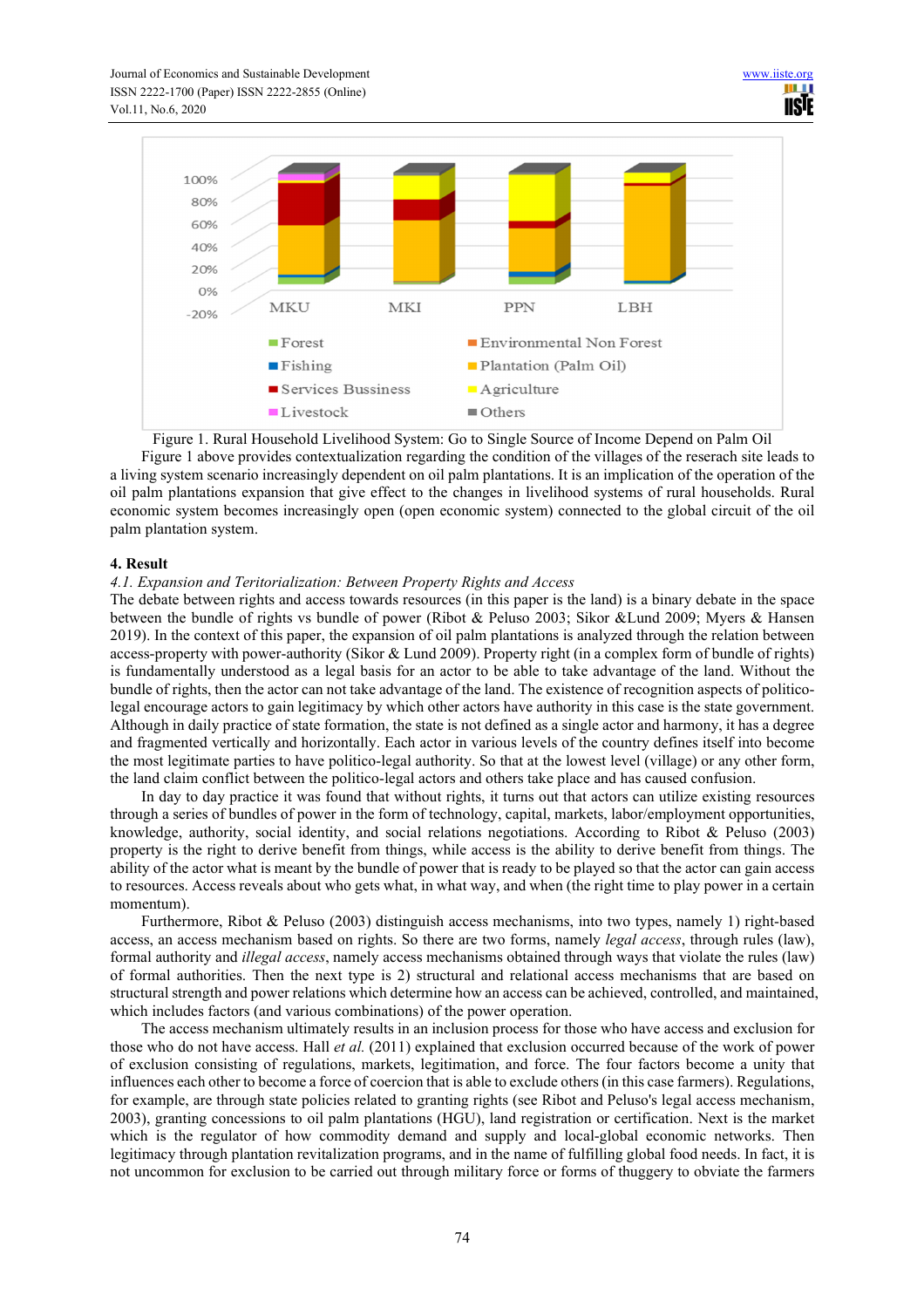#### from their land.

Tenure issues in Indonesia has become even more complex when it comes to discuss on property right regime. There is even a dualism of agrarian law at the site level between formal (state) law and local / customary law. Considering who has resources, Feeny *et al.* (1990) presents four categories of ownership (rights) of resources, namely open access (open/free access without social institutions/institutions), private property (individual rights ownership), customary property (group ownership/custom-customary) and state property (state ownership).

The authorization of natural resources in Indonesia is controlled *(de jure)* by the state through State Control Rights. However, the state's authorization experienced several modifications in the field of implementation *(de facto*). State property changes into become a common property, even in the absence of state control and management of these resources somehow "it seems" to be open access. Herein lies the problems related to the expansion of oil palm plantations which will be explained later as a form of silent expansion. The expansion of oil palm plantations in the end is a form of space territorialization to wit a mechanism by which actors seize space for monoculture crops by excluding other actors so that they can gain access and rights (Vandergeest & Peluso 1995; Sikor & Lund 2009; Peluso & Lund 2011).

### *4.2. The Silent Expansion of Oil Palm: Tragedy of Access*

The expansion of oil palm plantations is actually a series of processes to obtain rights and access legally. The process sequence depends on the performing actor. From this type of actor, then it can be profoundly mapped on the choice of strategies used in expanding oil palm plantations. Based on the results of field work and secondary data analysis of actors whom expand oil palm plantations can be divided into two major groups, namely 1) individuals and 2) companies (or legal entities). These individual actors can then be divided into two, namely 1) independent smallholders and 2) dependant smallholders who are then required by law to meet in a cooperative forum. Independent farmers are required to administer STD-B before starting their plantation business activities, while for dependant farmers they follow the process of managing HGU for plasma plantations which will be managed by plasma farmer cooperatives.

There are two types of corporate actors which can be categorized based on equity participation, namely 1) companies whose capital comes from domestic investment (PMDN) and 2) companies whose capital is from foreign investment (PMA). From the company management side divided into two, namely 1) private companies, those fully managed by the private sector without any state interference and 2) state companies managed by State-Owned Enterprises (BUMN). The process that must be taken by companies that want to build oil palm plantations is different from independent smallholders. The company must obtain a location permit (LP) in advance to find land that can be used for oil palm plantation development. On lands that already owned by other actors (individuals or groups), the company is obliged to settle the ownership rights. After the process of finding land through a location permit is completed, the company is obliged to take care of a plantation business permit (IUP), which will be used as the basis for managing the HGU as evidence of the right to do business on a land (Figure 2).





Based on Figure 2, Sunito & Yulian (2013) explain that legal-ideal oil palm plantation companies are those that have LP, IUP, and HGU as well as existing oil palm plantations that have been develop. However, there are companies that only have LP, but their legal processes are not complete until IUP and HGU, as well as develop plantation. Some companies even have HGUs but there are no existing oil palm plantations.

Even though the reality shows that there are actors who are independent smallholders and companies that do not implement the licensing rules correctly. It means the development of oil palm plantations is legally problematic, because without property rights, it turns out that actors are still able to access land for oil palm plantation development. There is a denial of rights-based legal access mechanisms (Ribot & Peluso, 2003), without recognition through politico-legal authority (Sikor and Lund, 2009).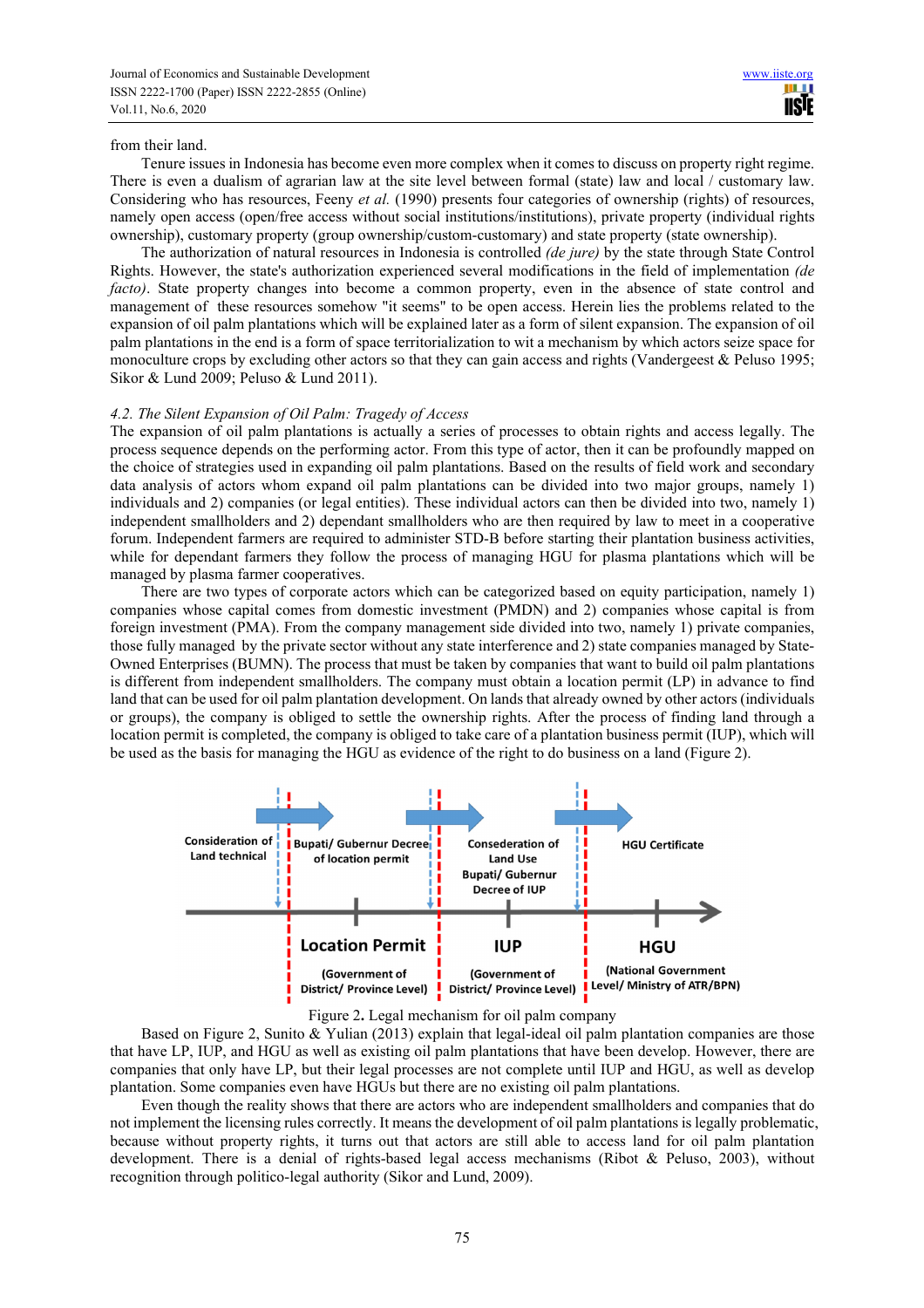So that at least based on the conception of property right and access, it can be categorized as four typologies of actor conditions in the process of oil palm plantations expansion, namely: (I) Ideal conditions, which have rights and access to develop oil palm plantations; (II) Conditions that allow silent expansion, where actors do not have legal rights are able to access land discreetly using a set of "power" for the development of oil palm plantations; (III) The condition in which the actor experiences "exclusion", he does not have the right and access because it is excluded from other actors' rights; (IV) Conditions when experiencing land use and suitability technical problems, where actors have the right but are unable to access because of technological problems, overlapping land, land suitability, and land conflicts (see Figure 3).



No-Access

Figure 3**.** Four typologies of actors in the expansion of oil palm plantations

Based on Figure 3, Type I is a condition to be achieved in the context of sustainable oil palm plantations development. It is in type I that rights and access complete as mentioned by Ribot & Peluso (2003); Sikor & Lund (2009); Myers & Hansen (2019) as legal access mechanisms occurrence. While in Type II and IV are oil palm plantations that have problems. Then type III is a condition where the actor is excluded by another actor. Specifically this type III is not discussed in this paper, but it remains a part of typology as a consequence of ideal typological distribution.

Type II, namely oil palm plantations that are built do not have a legal basis for legal rights, but by utilizing bundles of powers so that actors can access the land for the development of oil palm plantations. Type II in this paper is then conceptualized as silent expansion, where the expansion of oil palm plantations is carried out discreetly behind politico-legal authorities, between 2-25 hectares, fragmented (not one stretch of field), dominantly using non-certified seeds, built on the pattern of land use that is not supposed to. In addition to the bundle of power that works behind this silent expansion, another enabling factor is poor control of the state. So that there are conditions that appear to be open access to the state property right and or private property right which are blur spaces.

Based on the results of in-depth interviews and observations at the study site, this paper explains that the silent expansion of oil palm plantations is dominated by individual actors of independent farmers or individual actors driven by capital and technology owners. In carrying out such silent expansion, individual actors have social relations with the authorities at the village level (for example, obtaining land certificates/ certificate of employment) or other authorities such as customary/local institutions. In addition, in PP and LBH villages there is a program for distributing oil palm seedlings through the PPMD Program from the regional government in collaboration with corporate social responsibility programs from private companies. The oil palm seedlings planted by independent smallholders must then face the context of space density due to the expansion of plantation, forest and mining concessions by the company so there is no choice for independent smallholders to plant in areas that they say are empty and prone to enter the forest areas so it has an impact on deforestation. In addition to seeds, there are also owners of capital (not official/ legal banks) that supply money loans to independent smallholders as capital for the development of oil palm plantations.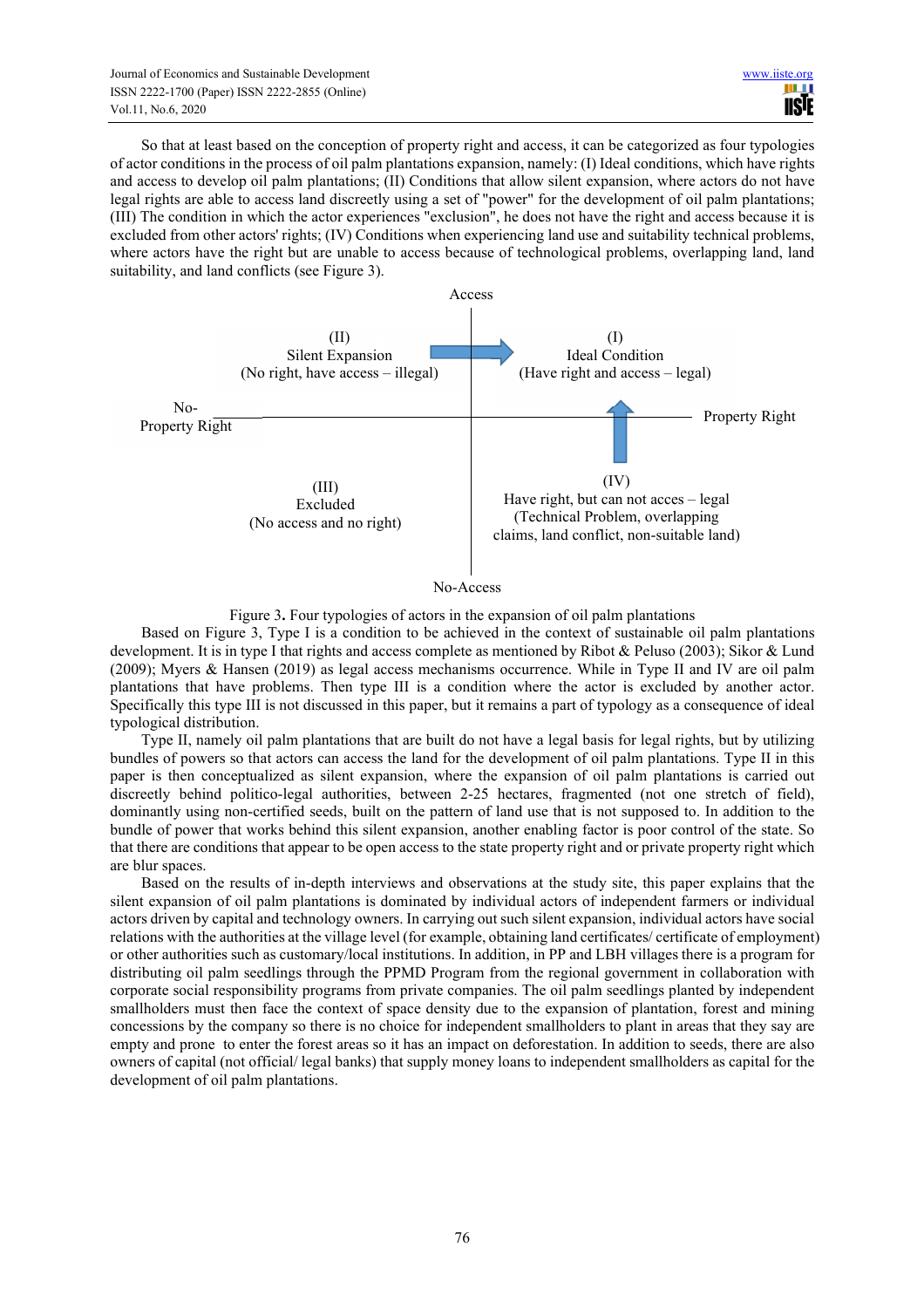Journal of Economics and Sustainable Development www.iiste.org ISSN 2222-1700 (Paper) ISSN 2222-2855 (Online) Vol.11, No.6, 2020





H **IISIE** 

Figure 4. Percentage of respondents who build palm oil base on area function



Based on Figure 4, it can be concluded that 12% of respondents build oil palm plantations in forest areas, while 88% build in non-forest areas (APL) which are allocated for oil palm plantations. But as seen on Figure 5, in non-forest areas (APL) only 0.1% of respondents posses STD-B and only 2% posses certificates of land ownership in non-forest areas (APL). This means that oil palm plantations of the people encountering problems in terms of land legality and STD-B, let alone 12% in forest areas.

In the era of oil palm plantations expansion moratorium decreed by the President through Presidential Instruction No.8 Year 2018 concerning Delays and Evaluation of Licenses for Oil Palm Plantations and Increasing Productivity of Oil Palm Plantations. Indeed there are no new permits for oil palm plantations. The regulation was normatively responded by large-scale companies, with no process of submitting new permits for expansion. However, it does not mean that the expansion of oil palm plantations does not occur, but what happens is that the silent expansion of oil palm plantations carried out on behalf of independent smallholders continues to take place. Even the capital for the construction of oil palm plantations is supported by a middle man who gives loans to independent smallholders.

> *Despite a moratorium on oil has been set, the expansion of the plantation can still be done. I got the information that the company is currently difficult to find land, but still in need of fresh fruit bunch (FFB). Fulfillment of the FFB to meet work quotas machine with FFB. Now the company is no longer looking for land because it is difficult and a lot of conflict with residents, but look for FFB. Now I am ready to hold partnership in selling FFB to the company. Especially now almost all areas of our village become palm oil plantations. We're not here just to watch the palm oil plantation companies, but also involved in oil palm plantations* (TA, 52 years old).

Not only independent smallholders who have problems in Type II, plantation companies are also committing silent expansion in terms of the legality of IUP and HGU. Prior in getting an IUP, the oil palm plantation company must first obtain a location permit. The logic process of arranging location permit is in the authority of the local government through the One Door Management Integrated Service Agency. In general, the broad community did not get information about the openness of the location permit provided by the KK district government. On one hand, there is an example of the process in granting this location permit involving illegal transactions through bribery to local officials, as happened in cases of bribery made by PT. SGP to KK District officials related to granting location permits<sup>5</sup>.

Based on the results of in-depth interview with one of KK District officials, the logic of giving a location permit is a preliminary strategy that must be done by the company to acquire land. In general, the location permit is given as large as possible, with the provision that if there are rights of legal subjects already exist, the company must be released. Location permits are often given in thousands or even tens of thousands of hectares, but when continued towards IUP up to HGU the area shrinks dramatically because it cannot be opened and built entirely into oil palm plantations. Even the process of plantation business legality towards IUP to HGU has not yet been completed but the company has carried out plantation development in stages. HGU should be the basis of the right for the company to carry out plantation business, because the process of processing the old HGU is a phenomenon of "constitutional break" in the oil palm plantation permit process so that oil palm plantations are planted without HGU (while waiting for the HGU to issue).

In type IV, the main problem is that actors have rights to resources but there are other problems that prevent them from accessing. These problems include the overlap between the rights they have to build oil palm plantations with forest areas or the rights of others (resulting in land conflicts). In addition to the issue of space designation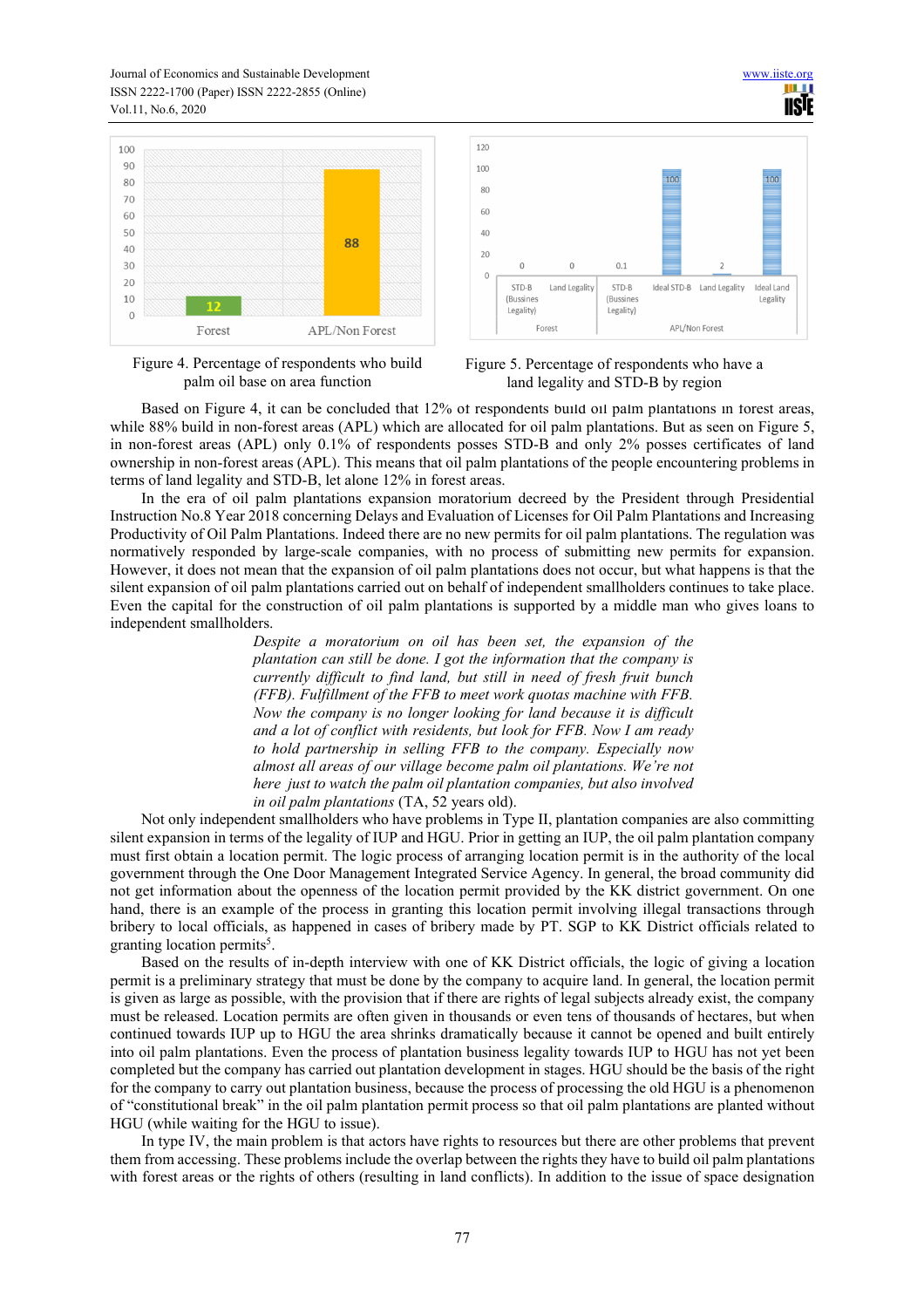conformity, there are also technical problems in cultivation, for example land in slope areas that have steep slopes of more than 45 degrees, located on peat lands, and on nutrient-inadequacy land. An example is the case of oil palm plantation company PT. PP, which has had an area of 9,097 hectares of HGU, but until now has not carried out plantation development activities due to problems with land suitability and social conflict with the community.

## *4.3. Dicussions for Managing The Expansion: Solution of Institution*

Problems such as those described above (see Figure 3) in Type II and IV must actually shift to Type I. To shift towards type I, there are two institutional approaches offered as a solution to the problem of oil palm plantations expansion. The approach is 1) through informal institutions and 2) formal institutions. An informal approach can be carried out through the operation of the local knowledge values and local wisdom, as well as using institutions such as the institution of the local economic system. Then the formal approach can be done through the operation of legal formal values.

The approach through informal institutions is experiencing problems amidst changes in the rural local economic system due to the expansion of oil palm plantations. One of the main characteristics of the expansion of oil palm plantations is similar to agriculture expansion, namely the nature of monoculture plants (Barralough & Ghimire 2000). Its operations carry out land clearing (clearing land from previous vegetation, such as forests and mixed gardens) and then replanting the land with a single commodity (plant monoculture) in this case oil palm. The changing landscape due to the monoculture boom led to changes in the livelihood structure of rural households that increasingly relied on palm oil commodities (Yulian *et al.* 2017). In addition, the rural economy is increasingly experiencing exposure to the global economic system of oil palm plantations. As a matter of fact oil palm plantations has become economic pipe line that connects the lower circuit of rural economies with circuits over the global system of oil palm plantations. In addition to changing local values, it seems that the mutual cooperation has waned, the deterioration of local economic institutions with the replacement of local commodities into palm oil commodities. The condition of the global community through institutional market acceptance in the values of the Roundtable Sustainable Palm Oil (RSPO) requires institutional adaptation to sustainable oil palm plantations at the village level.

So there is no other option that Indonesia needs institutional solutions in the hands of the state through its legal instruments (formal legal). The state's *political will* and rules are available, namely the Minister of Agriculture Regulation No.11/2015 concerning the Indonesian Sustainable Palm Oil Certification System (Indonesian Sustainable Palm Oil Certification System/ISPO, Presidential Decree No.88/2017 concerning Settlement of Land Tenure in Forest Areas, Regulation of the Minister of Environment and Forestry No. 83/2016 concerning Social Forestry, Presidential Instruction No.8/2018 concerning Delays and Evaluation of Oil Palm Plantations Licensing and Productivity Enhancement of Oil Palm Plantations (Oil Palm Moratorium), and Presidential Decree No.86/2018 concerning Agrarian Reform. At least collaboration from the three sectoral regimes of the Indonesian government is needed to solve these existing problems related to Type II, and IV.



Figure 6. Orchestration Three Sectoral Regime for Oil Palm Tenure Issue Resolution via Formal Institution

Formal institutional solutions for resolving Type II and IV problems may use the policy instruments of Presidential Decree No.88/2017 concerning Settlement of Land Tenure in Forest Areas, Regulation of the Minister of Environment and Forestry No. 83/2016 concerning Social Forestry, Presidential Instruction No.8/2018 concerning Delays and Evaluation of Plantation Licenses Palm Oil and Productivity Enhancement of Oil Palm Plantations. The three instruments answer the problems of silent expansion that have experienced delays in the forest area. The choice is clear, namely 1) "recognisance" of oil palm plantations in the forest area (detaching the forest area status; then give it to the actor via land reform or social forestry program); 2) deconstructing oil palm plantations in forest areas, and punishing the perpetrators; 3) waiting for one crop cycle, cut down and there should be no plant for replanting; and 4) confiscating oil palm plantations in the forest area into state property (managed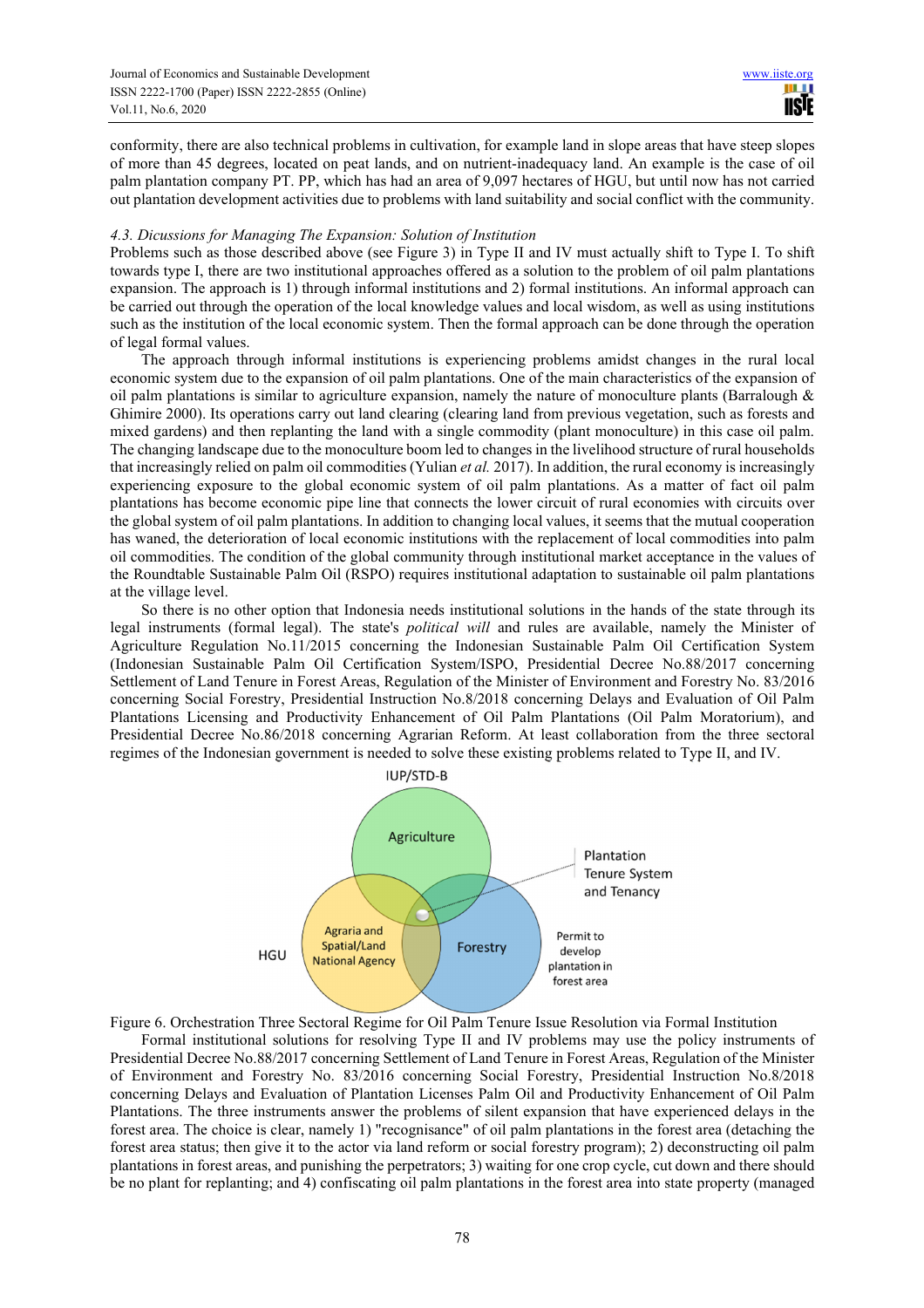by PBN) and changing the status of the area. Resolving problems in Type II does not apply to large scale companies. Furthermore, after the above problems are resolved, the ISPO institution as an instrument of market acceptance can be applied so that the perspective of sustainable palm oil plantation development is able to come into reality. The perspective of sustainable palm oil in ISPO's perspective is elaborated through seven important indicators for plantation companies (see Permentan No.11 / 2015), namely 1) legality of plantation business (LP, IUP, and HGU); 2) plantation management; 3) protection of the use of primary natural forests and peat lands; 4) environmental management and monitoring; 5) responsibility for workers; 6) social responsibility and economic empowerment of the community; and 7) continuous improvement of business. While for smallholder plantations only four indicators are 1) the legality of planters (land legality and business STD-B); 2) plantations management organizations (farmer groups/cooperatives, knowledge of cultivation in accordance with good agricultural practices; legal seeds); 3) environmental management and monitoring (environmental preservation, biodiversity, suitability of space and regional functions); and 4) continuous improvement of business (sustainable production, productivity enhancement). By resolving oil palm plantation tenure issues and implementing ISPO for the future, the strategy of shifting existing problems in type II and IV with all kinds of complexity is possible.

## **5. Reflection**

Silent expansion in the context of oil palm plantations development is a form of empty space between rights and access involving power played at certain momentum. Actors play a bundle of power to do territorialization of space and at the same time exclude other actors to control the land for the development of oil palm plantations. Even the process of space territorialization through silent expansion was able to overpower the regime of state property right, for example building oil palm plantations in forest areas that were normatively prohibited.

In the end silent expansion is a form of tragedy of access, where property rights become meaningless. Rightbased legal access mechanism does not occur. The politico-legal aspect is deconstructed by "semi-legal" actors but has the authority at the local level. Politico-legal to strengthen property right is no longer important to fight for, because without the right it turns out that the actor who did the silent expansion can access the land. This writing is an initial invitation to the reader to discuss and add some variety of silent expansion cases related to the development of oil palm plantations.

## **Acknowledgement**

The research is supported by Oil Palm Adaptive Landscape (OPAL), project collaboration between IPB University, ETH Zurich, and Center for International Forestry Research.

## **References**

- Barraclough, S.L., & Ghimire, K. B. (2000). *Agricultural Expnsion and Tropical Deforestation: Poverty, International Trade, and Land Use*. Earthscan Publications Ltd. UK.
- Calchoster, M., Jiwan, N., Andiko, Sirait, M., Firdaus, A.Y., Surambo, A., & Pane, H. (2006). *The Promised Land, Palm Oil and Land Acquisition in Indonesia: Implications for Local Communities and Custom Society*. Forest Peoples Program and Sawit Watch. Jakarta.
- Corley, R. H. V. (2009). Palm Oil How Much do We Need ?. *Environmental Science and Policy 12*, 134-139.
- Creswell, J. W. (2009). *Research Design: Qualitative, Quantitative, and Mixed Methods Approach*. Third Edition. SAGE Publications. California.
- Directorate General of Plantation. (2018). *Statistic of Plantation.* Directorate General of Plantation, Ministry of Agriculture. Jakarta. Indonesia.
- Feeny, D., Fikret, B., Bonnie, J., McCay, & Acheson, J .M. (1990). The Tragedy of The Commons: Twenty-Two Years Later*. Human Ecology, Vol. 18, No. 1*, pp. 1-9.
- Fitzherbert, E. B., Struebig, M. J., Morel, A., Danielsen, F., Brühl, C.A., Donald, P.F., & Phalan, B. (2008). How Oil Palm Expansion Will Affect Biodiversity?. *Trends in Ecology & Evolution*, Volume 23 , Issue 10, 538- 545
- Gatto, M., Wollni, M., & Qaim, M. (2015). Palm Oil Boom and Land Use Dynamics in Indonesia: The Role of Policies and Socioeconomic Factors. *Land Use Policy 46 (2015)*: 292-303
- Hall, D., Philip, H., & Li, T. M. (2011). *Power of Exclusion: Land dilemmas in Southeast Asia*. National University of Singapore Press. Singapore.
- Lee, J. S. H. (2013). *Oil Palm Expansion in Indonesia: assesing Livelihood and Environmental Impacts From the Smallholder Sector*. Dissertation ETH Zurich Sitzerland. No.21273.
- Myers, R., & Hansen, C. P. (2019). Revisiting A Theory of Access: A Review. *Society and Natural Resources,* DOI:10.1080/08941920.2018.1560522
- McCarthy, J. F. (2010). Processes of Inclusion and and Adverse Incoporation: Oil Palm and Agrarian Change in Sumatra, Indonesia. *Journal of Peasant Studies, 37: 4*, 821-850.
- Mielke. (2012). *Global Supply, Demand, and Price Outlook for Vegetable Oils Especially Palm Oil.* Oil World.